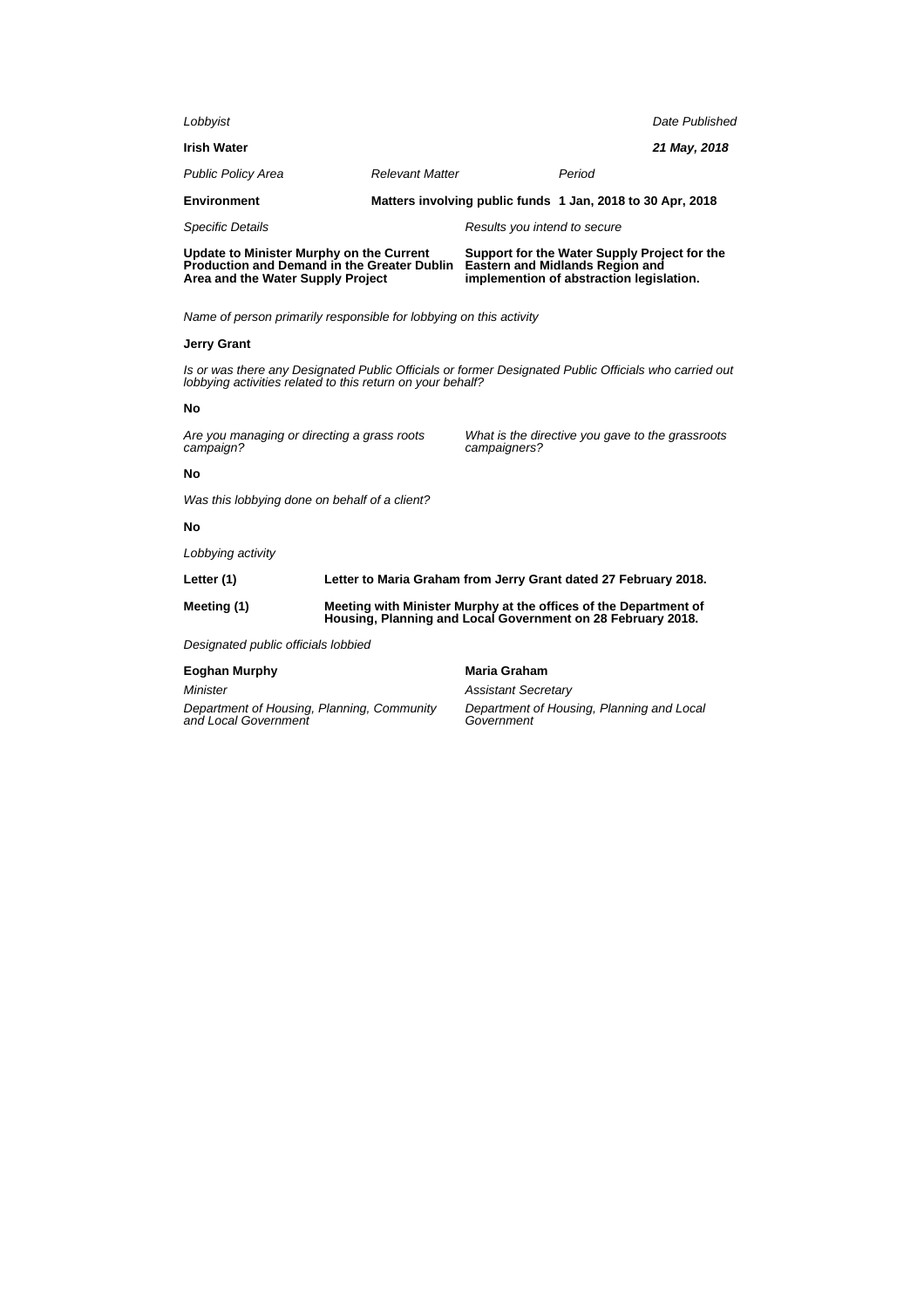| Lobbyist                                                                                                                                                            |                                                                                                                            | Date Published                                                                                                                                     |  |  |  |
|---------------------------------------------------------------------------------------------------------------------------------------------------------------------|----------------------------------------------------------------------------------------------------------------------------|----------------------------------------------------------------------------------------------------------------------------------------------------|--|--|--|
| <b>Irish Water</b>                                                                                                                                                  |                                                                                                                            | 21 May, 2018                                                                                                                                       |  |  |  |
| <b>Public Policy Area</b>                                                                                                                                           | <b>Relevant Matter</b>                                                                                                     | Period                                                                                                                                             |  |  |  |
| <b>Environment</b>                                                                                                                                                  | Legislation                                                                                                                | 1 Jan, 2018 to 30 Apr, 2018                                                                                                                        |  |  |  |
| <b>Specific Details</b>                                                                                                                                             |                                                                                                                            | Results you intend to secure                                                                                                                       |  |  |  |
| <b>Comments on the Proposal for a Directive of</b><br>the European Parliament and of the Council<br>on the quality of water intended for human<br>consumption       |                                                                                                                            | Amendments to the proposed Directive of the<br>European Parliament and of the Council on<br>the quality of water intended for human<br>consumption |  |  |  |
| Name of person primarily responsible for lobbying on this activity                                                                                                  |                                                                                                                            |                                                                                                                                                    |  |  |  |
| <b>Jerry Grant</b>                                                                                                                                                  |                                                                                                                            |                                                                                                                                                    |  |  |  |
| Is or was there any Designated Public Officials or former Designated Public Officials who carried out<br>lobbying activities related to this return on your behalf? |                                                                                                                            |                                                                                                                                                    |  |  |  |
| No                                                                                                                                                                  |                                                                                                                            |                                                                                                                                                    |  |  |  |
| Are you managing or directing a grass roots<br>campaign?                                                                                                            |                                                                                                                            | What is the directive you gave to the grassroots<br>campaigners?                                                                                   |  |  |  |
| Nο                                                                                                                                                                  |                                                                                                                            |                                                                                                                                                    |  |  |  |
| Was this lobbying done on behalf of a client?                                                                                                                       |                                                                                                                            |                                                                                                                                                    |  |  |  |
| Nο                                                                                                                                                                  |                                                                                                                            |                                                                                                                                                    |  |  |  |
| Lobbying activity                                                                                                                                                   |                                                                                                                            |                                                                                                                                                    |  |  |  |
| Letter (1)                                                                                                                                                          | Letter to Joint Committee on Housing, Community, Planning and<br>Local Government dated 16 March 2018 attaching statement. |                                                                                                                                                    |  |  |  |
| Meeting (1)                                                                                                                                                         | Presentation to the Joint Committee on Housing, Community,<br>Planning and Local Government on 21 March 2018.              |                                                                                                                                                    |  |  |  |
| Designated public officials lobbied                                                                                                                                 |                                                                                                                            |                                                                                                                                                    |  |  |  |
|                                                                                                                                                                     |                                                                                                                            |                                                                                                                                                    |  |  |  |

**Maria Bailey** TD Dáil Éireann, the Oireachtas